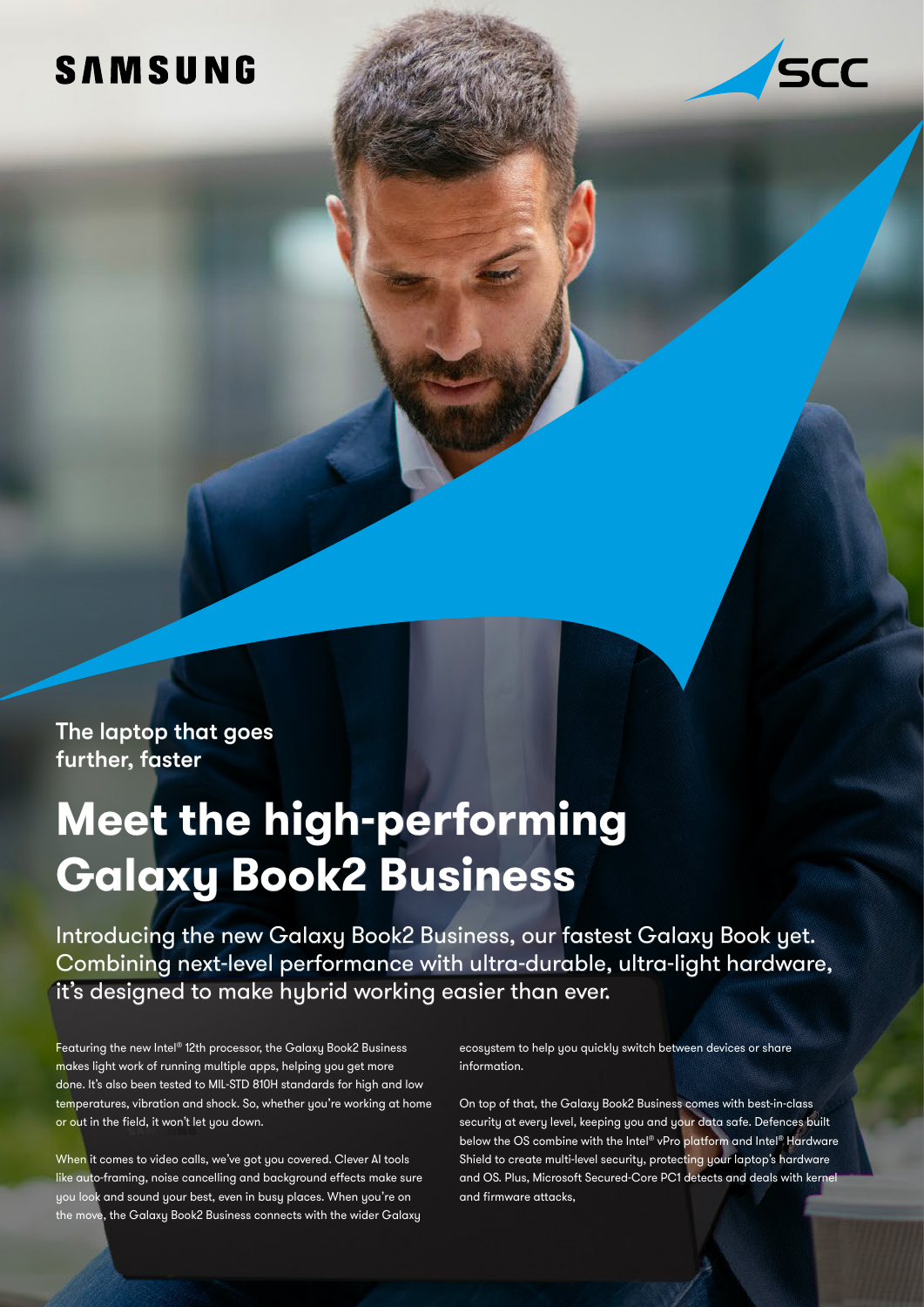## **SAMSUNG**

## **A range of features that make security easy.**

Make device management simpler than ever. The Galaxy Book2 Business comes with added layers of protection built on Intel® vPro platform, giving you multi-level security that protects you from both hardware and OS-level attacks.2 In addition, Microsoft [Secured-Core PC protects each device from kernel and firmware](https://login.ibm.com/idaas/mtfim/sps/idaas/login?client_id=ODllMDk4YzItMjgxOC00&Target=https%3A%2F%2Flogin.ibm.com%2Foidc%2Fendpoint%2Fdefault%2Fauthorize%3FqsId%3Db568a9ee-1ddc-4c6a-acef-4111212ccedc%26client_id%3DODllMDk4YzItMjgxOC00#tab-4&devicetype=MACOS) attacks, meaning malicious codes can't corrupt the system and affect your data.<sup>2</sup>

2 Selected models only

**SAFE** 

### **The most secure Galaxy Book for business yet.**

[Stay secure without the hassle. Using a combination of our defence](https://login.ibm.com/idaas/mtfim/sps/idaas/login?client_id=ODllMDk4YzItMjgxOC00&Target=https%3A%2F%2Flogin.ibm.com%2Foidc%2Fendpoint%2Fdefault%2Fauthorize%3FqsId%3Db568a9ee-1ddc-4c6a-acef-4111212ccedc%26client_id%3DODllMDk4YzItMjgxOC00#tab-4&devicetype=MACOS)grade security features, Intel® Hardware Shield Technology and secure embedded processor, the Galaxy Book2 Business is built with a Tamper Alert function that quickly detects threats and stops attacks before your OS is infiltrated.

> The Galaxy Book2 Business also uses a Hardware Root of Trust which validates your computer BIOS and builds a dependable chain between its CPU, secure embedded processor and SPI flash. This way, it can deal with threats during the device boot process and automatically restore the BIOS with a backup copy before being compromised.

### **Secured access.**

Control who accesses your Galaxy Book2 Business with Fido 2.0 Fingerprint input and a list of authorised users who have permission to unlock. This makes it easier for you to securely share devices, helping you boost collaboration and productivity.

The Galaxy Book2 Business also features Private Share, the Blockchain-based secure file sharing platform that prevents unauthorised file saving and file capture. Private Share is the safest platform for encrypting and sharing [confidential information and allows you to authorise access, set expiration dates on files and even retract viewing](https://login.ibm.com/idaas/mtfim/sps/idaas/login?client_id=ODllMDk4YzItMjgxOC00&Target=https%3A%2F%2Flogin.ibm.com%2Foidc%2Fendpoint%2Fdefault%2Fauthorize%3FqsId%3Db568a9ee-1ddc-4c6a-acef-4111212ccedc%26client_id%3DODllMDk4YzItMjgxOC00#tab-4&devicetype=MACOS) rights. It's a simple, easy-to-use feature that makes sure your important data stays classified.



All enquiries online@scc.com Contact our sales team 0121766 7000 Visit scc.com